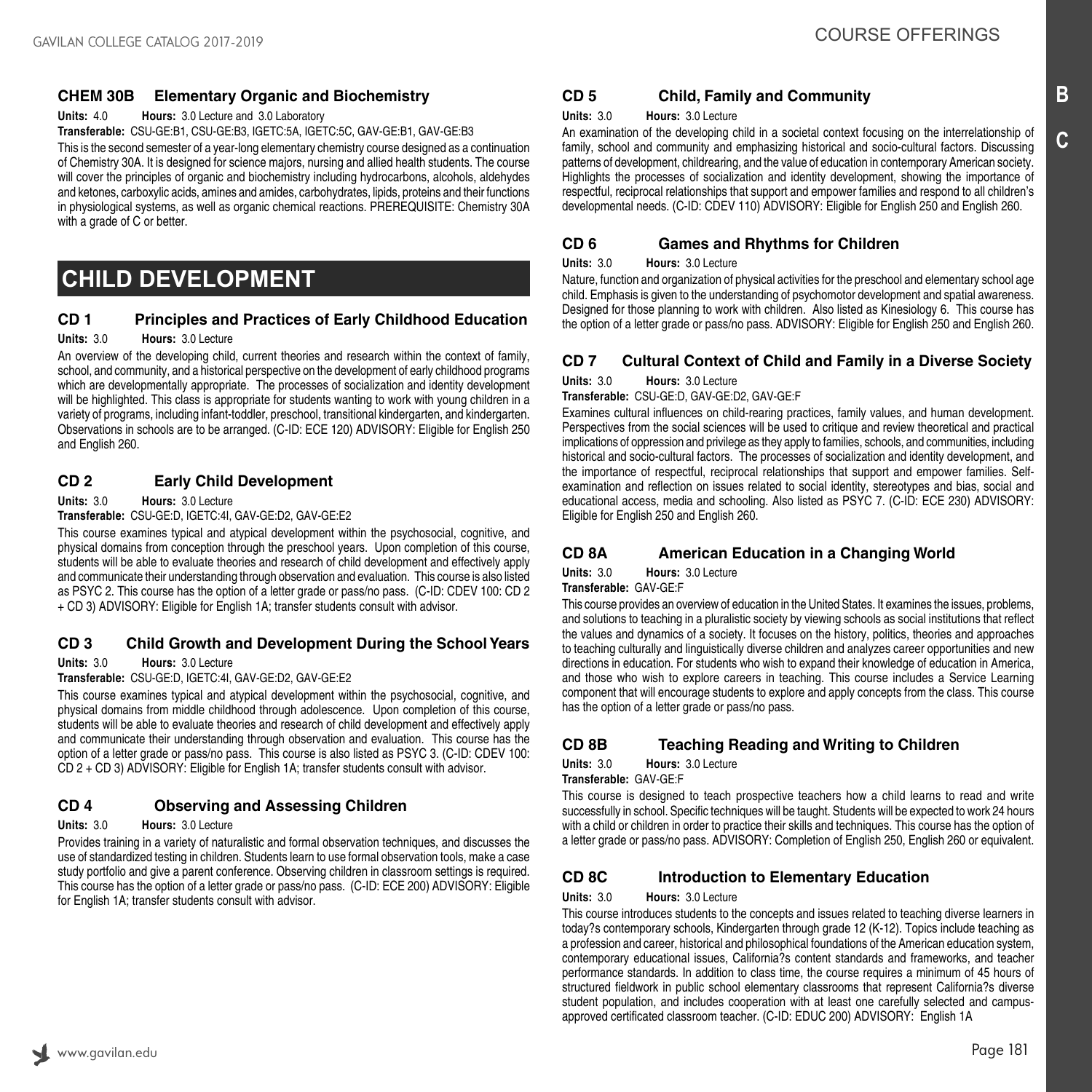# **CD 9 Child Health, Nutrition and Safety**

#### **Units:** 3.0 **Hours:** 3.0 Lecture

The key components that promote physical health, mental health and safety for both children and staff will be identified along with the importance of collaboration with families and health professionals. Introductions to the laws, regulations standards, policies and procedures and early childhood curriculum related to child health safety and nutrition. Focus on integrating the concepts into curriculum planning and program development for all children. Poison prevention, fire and earthquake safety and emergency preparedness is covered. This course may be taken for a letter grade or pass/no pass. (C-ID: ECE 220) ADVISORY: Eligible for English 250 and English 260.

## **CD 10 Children with Special Needs**

#### **Units:** 3.0 **Hours:** 3.0 Lecture

An introductory course in which includes a survey of special needs such as learning disabilities, emotional disturbances, developmental delays, physical limitations, cognitive differences, and giftedness. Students will study the influences of history and society, of special education and legislation in the USA, ethical assessment and family-based intervention techniques, diversity and family issues, advocacy for special needs children, and the use of technology in special education environments. This course has the option of a letter grade or pass/no pass. ADVISORY: Eligible for English 250 and English 260. Completion of CD 2.

# **CD 11A Administration of Programs for Young Children**

**Units:** 3.0 **Hours:** 3.0 Lecture

## **Transferable:** GAV-GE:F

The principles and practices of the organization and administration of facilities for preschool aged children. Areas covered include organizational structure, budgeting, personnel policies and practices, records, statistics, reporting, relationship with community resources, regulatory agencies, and parents. ADVISORY: Child Development 1 and 2.

## **CD 11B Leadership and Administration of Early Childhood Programs**

**Units:** 3.0 **Hours:** 3.0 Lecture **Transferable:** GAV-GE:F

This course is designed to meet the State Department of Education requirements for directors of publicly funded child development programs, and the Supervisory Child Development Permit. Topics covered include development of personnel policies that reflect the philosophy, goals and objectives of the program; effective strategies for personnel management and leadership; classroom management and record keeping; assessment and curriculum planning; and parent involvement/ education. Financial record keeping will be discussed from the perspective of the granting agency. ADVISORY: Completion of 12 units in Child Development or working in an administrative capacity in a children's program.

# **CD 11C Adult Supervision and Mentoring in Early Childhood Program**

#### **Units:** 2.0 **Hours:** 2.0 Lecture

A study of the methods and principles of supervising student teachers, volunteers, staff and other adults in early childhood programs. Emphasis is on the roles and development of early childhood professionals as mentors and leaders. This course meets the requirement for the State Development Permit matrix: "2 unit adult supervision class" and Mentor Teacher program. Lectures, discussions, in class and out of class activities, role-play simulations, readings, individual and group assignments as well as video and guest presenters will be used. ADVISORY: Prefer that students meet the requirements for the State Child Development Teacher Permit or completion of a college-level course of study in child development or early childhood education, or equivalent, or permission of instructor.

# **CD 12 Technology Education for Teachers**

#### **Units:** 3.0 **Hours:** 3.0 Lecture

The uses of technology in education. Computer skills and terminology as well as other classroom technology will be taught in the context of teacher education. Students who successfully complete this course will gain general and specific skills and knowledge required to meet the Technology Standard for Multiple and Single Subject Credential Candidates. This course has the option of a letter grade or pass/no pass. This course is also listed as CSIS 9. ADVISORY: CSIS 122 Computer Keyboarding, or equivalent; English 250 with a grade of C or better.

## **CD 13 Infant and Toddler Development and Care**

#### **Units:** 3.0 **Hours:** 3.0 Lecture

Students will apply current theory and research to the care and education of infants and toddlers in group settings. Through studying the developmental stages of growth specific to infants and toddlers students will learn how to foster positive techniques for nurturing infants and toddlers in group settings. Students will examine essential policies, principles and practices that lead to quality care and developmentally appropriate curriculum for children birth to 36 months. This course has the option of a letter grade or pass/no pass. ADVISORY: Eligible for English 250 and English 260. Child Development 2.

## **CD 14A Working with School Age Children**

#### **Units:** 3.0 **Hours:** 3.0 Lecture

Students will learn the developmental characteristics of school aged children, issues relating to before and after school programs for children from kindergarten to grade eight, and specific details of administering and leading such a program. Other topics include recreation versus academic enrichment, staffing requirements, age groupings, program content, and community resources. This course has the option of a letter grade or pass/no pass. ADVISORY: Eligible for English 250 and 260. Child Development 3.

# **CD 14B Behavior Management Strategies for School Age Classrooms**

#### **Units:** 3.0 **Hours:** 3.0 Lecture

The nature of children's development stages causes school age children to act in different ways at different ages. This course helps students understand the relationship of development, environment, culture and social circumstances to children's behavior. This is an overview of guidance theories that analyze children's behaviors and lead to strategies for positive changes. This course is appropriate for those working with students in transitional kindergarten, kindergarten, and early education classrooms. This course has the option of a letter grade or pass/no pass. ADVISORY: English 250, English 260, and CD 3

## **CD 15 Music and Movement for Children**

#### **Units:** 1.0 **Hours:** 1.0 Lecture

An introduction to music and movement curriculum within the social, cultural, and developmental context of young children from diverse backgrounds. Students will have opportunities to use equipment, materials and resources in music and movement to develop appropriate curriculum and learning experiences integrating math, early literacy, and cultural concepts. ADVISORY: Eligible for English 250 and English 260.

# **CD 16 Exploring Mathematics with Children**

**Units:** 1.0 **Hours:** 1.0 Lecture

Introduces the excitement and extensiveness of math experiences for children and presents an organized, sequential approach for developing a math curriculum. Students develop a folder of math activities for children aged 2-8. ADVISORY: Eligible for English 250 and English 260.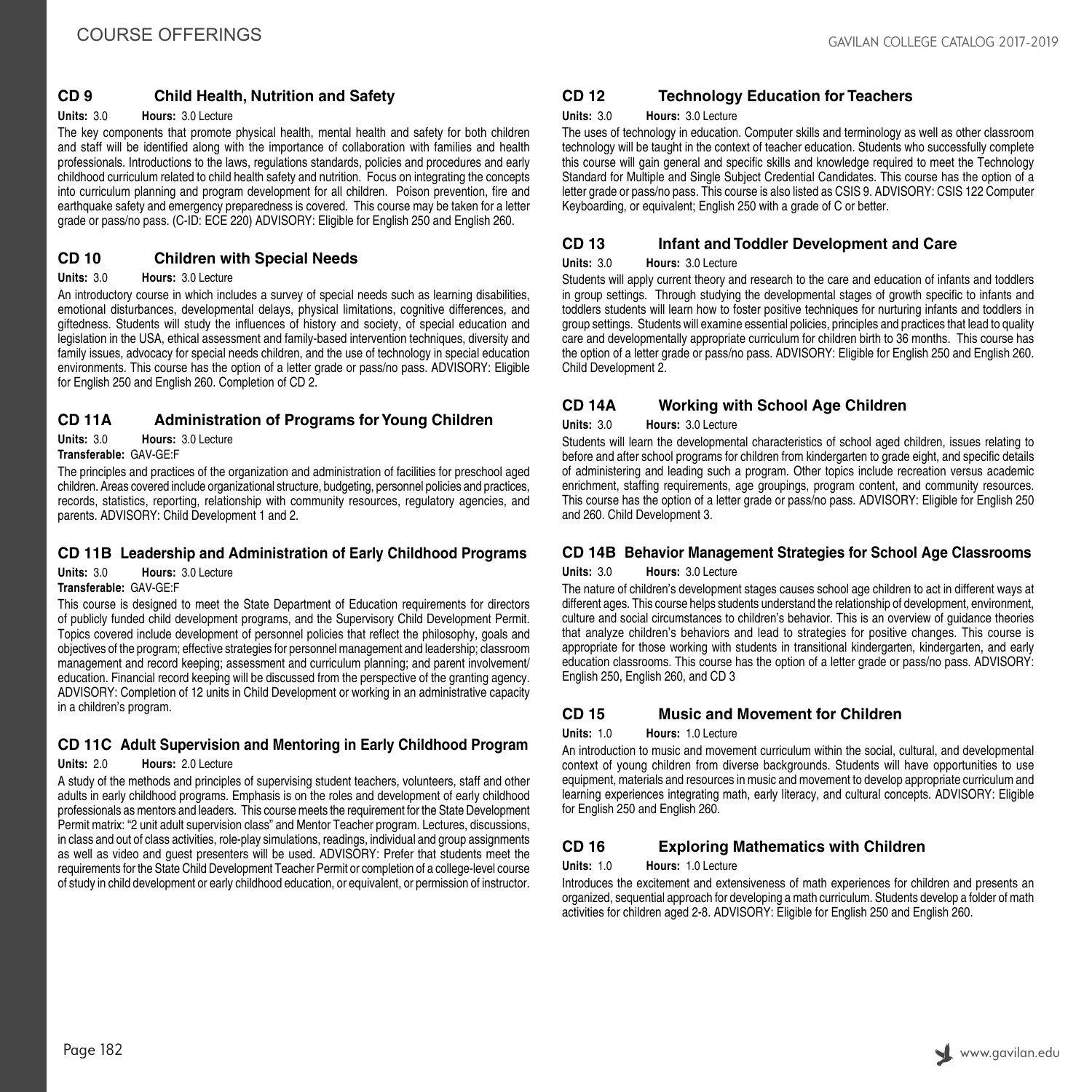# **CD 17 Exploring Science with Children**

**Units:** 1.0 **Hours:** 1.0 Lecture

Learn to teach a coordinated science curriculum covering life, natural and physical science concepts familiar and interesting to children age 2-8. Using easily found or low-cost materials and the Socratic method of questioning are primary strategies for developing reasoning skills and science concepts in children. ADVISORY: Eligible for English 250 or 260.

## **CD 18 The Outdoor Classroom**

#### **Units:** 3.0 **Hours:** 3.0 Lecture

In light of the evidence linking the lack of nature in children's lives to the rise in obesity, attention disorders, and depression, this course will teach participants how to create developmentally appropriate outdoor play and nature learning experiences for children from birth to age eight, ensure that outdoor environments are accessible and safe, and methodically observe and assess children's outdoor play. ADVISORY: Eligible for English 250 and 260.

## **CD 19 Introduction to Careers with Children**

#### **Units:** 2.0 **Hours:** 2.0 Lecture

An overview of Department of Social Services and Department of Education regulations regarding early childhood professionals in California. Self-assessment techniques with emphasis on building relationships with children, families and colleagues. National standards, Code of Ethics, Public Policy and CA Early Childhood Foundations will be discussed as essential ingredients for effective early childhood programs. This course has the option of a letter grade or pass/no pass. ADVISORY: Eligible for English 250 and English 260.

## **CD 20 Children's Language and Literature**

#### **Units:** 3.0 **Hours:** 3.0 Lecture

A developmental view of children's language and literacy learning in a framework of children's literature. Students will be presented with steps in children's literacy learning in order to help them organize classrooms and plan activities to support the growth of writing and reading. Students will study historical trends in children's literature and participate in practical experiences and activities that use a wide range of techniques and materials for advancing language comprehension and usage. This course has the option of a letter grade or pass/no pass. ADVISORY: Eligible for English 250 and English 260.

## **CD 25A Art Methods**

**Units:** 3.0 **Hours:** 2.0 Lecture and 4.0 Laboratory

**Transferable:** CSU-GE:C1, GAV-GE:C1

Art methods and learning theory for those planning to work with preschool, elementary and secondary students. Includes art therapy as well as gifted and special learner projects. Two dimensional work in printing, painting, drawing, collage. Also listed as ART 25A.

## **CD 25B Art Methods**

**Units:** 3.0 **Hours:** 2.0 Lecture and 4.0 Laboratory **Transferable:** GAV-GE:C1

Art methods, creativity and learning theory for those planning to work with preschool, elementary, and secondary school students. Includes art therapy as well as gifted and special learner projects. Three dimensional work in sculpture, bas relief, mobiles, paper mache', plaster, and various 3-D materials. Also listed as ART 25B.

## **CD 28A Child Development and Guidance for Family Child Care**

#### **Units:** 1.0 **Hours:** 1.0 Lecture

An overview of the development of young children from pre-birth through age twelve, primarily designed for the family child care provider or foster parent. Students will be exposed to appropriate expectations and developmentally appropriate learning experiences for each stage of development. Six 3-hour sessions, or may be taught on three Saturdays. This course has the option of a letter grade or pass/no pass.

# **CD 28B Developing Learning Activities for Family Child Care**

#### **Units:** 1.0 **Hours:** 1.0 Lecture

A practical curriculum development course for child care providers. Includes a brief overview of children's learning processes and practical activities. Students will study appropriate curriculum for infants, toddlers, preschool, and school-age children in all areas of development. Students will learn how to set up a family child care environment. This course has the option of a letter grade or pass/no pass.

## **CD 28C Administering A Family Child Care Home**

#### **Units:** 1.0 **Hours:** 1.0 Lecture

Learning to establish and enforce contracts and policies, marketing your business, being professional in a caring profession, child abuse reporting requirements, licensing regulations, and the basics of record keeping techniques for family child care. Six 3-hour sessions, or may be taught on three Saturdays. This course has the option of a letter grade or pass/no pass.

# **CD 30A Practicum I - EC Field Experience/Reflective Practice Seminar**

### **Units:** 4.0 **Hours:** 2.0 Lecture and 6.0 Laboratory

In this course the student will practice and demonstrate developmentally appropriate early childhood program planning and teaching competencies under the supervision of ECE/CD faculty and other qualified early education professionals. Students will utilize practical classroom experiences to make connections between theory and practice, develop professional behaviors, and develop professional behaviors working with children and families. Child centered, play oriented approaches to teaching, learning and assessment; and knowledge of curriculum content areas will be emphasized as student teachers design, implement and evaluate experiences that promote positive development and learning for all young children. (C-ID: ECE 210) ADVISORY: English 1A. PREREQUISITE: Completion of CD 1, CD 2 or CD/PSDYC 40, CD 5 or CD 7, and CD 32, with a grade of "C" of better.

## **CD 30B Practicum II: Advanced Early Childhood/TK Field Experience**

#### **Units:** 4.0 **Hours:** 2.0 Lecture and 6.0 Laboratory

Advance practicum, continuation of CD 30A. Designed for students at the end of their Early Childhood certificate program and/or Transitional Kindergarten certificate program. Student teachers will participate in 108 hours of supervised clinical practice. Designing, developing and implementing contemporary curriculum and instructional methods for early childhood education/ transitional kindergarten programs. PREREQUISITE: Completion of Child Development CD 30A with a grade of "C" or higher.

## **CD 31 Tutoring School-Age Children**

#### **Units:** 1.0 **Hours:** 1.0 Lecture

An introductory course for students who wish to work as tutors in classroom settings. Students will gain and apply skills needed to function within a public school setting and develop effective strategies for helping children learn to read and write. Additionally, students will be encouraged to explore related career options, while developing and practicing social awareness and the ability to learn from field experiences in a self-directed manner. This course has the option of a letter grade or pass/no pass.

# **CD 32 Introduction to Curriculum**

#### **Units:** 3.0 **Hours:** 3.0 Lecture

This foundational curriculum course presents an overview of knowledge and skills needed for designing curriculum and environments for infants and young children. Students examine the teacher's role in supporting development, fostering creativity, and modeling a joy of learning for children and parents. Students will design and implement a developmentally appropriate curriculum based on observation and assessments which emphasizes play in the learning centers for language, literacy, social, emotional, sensory, art, perceptual development, math, and science. Students complete an activity portfolio of observations, curriculum/environment plans as well as participate in skill demonstrations and observations. Previously listed as CD 21. (C-ID: ECE 130) ADVISORY: Eligible for English 250 and English 260.